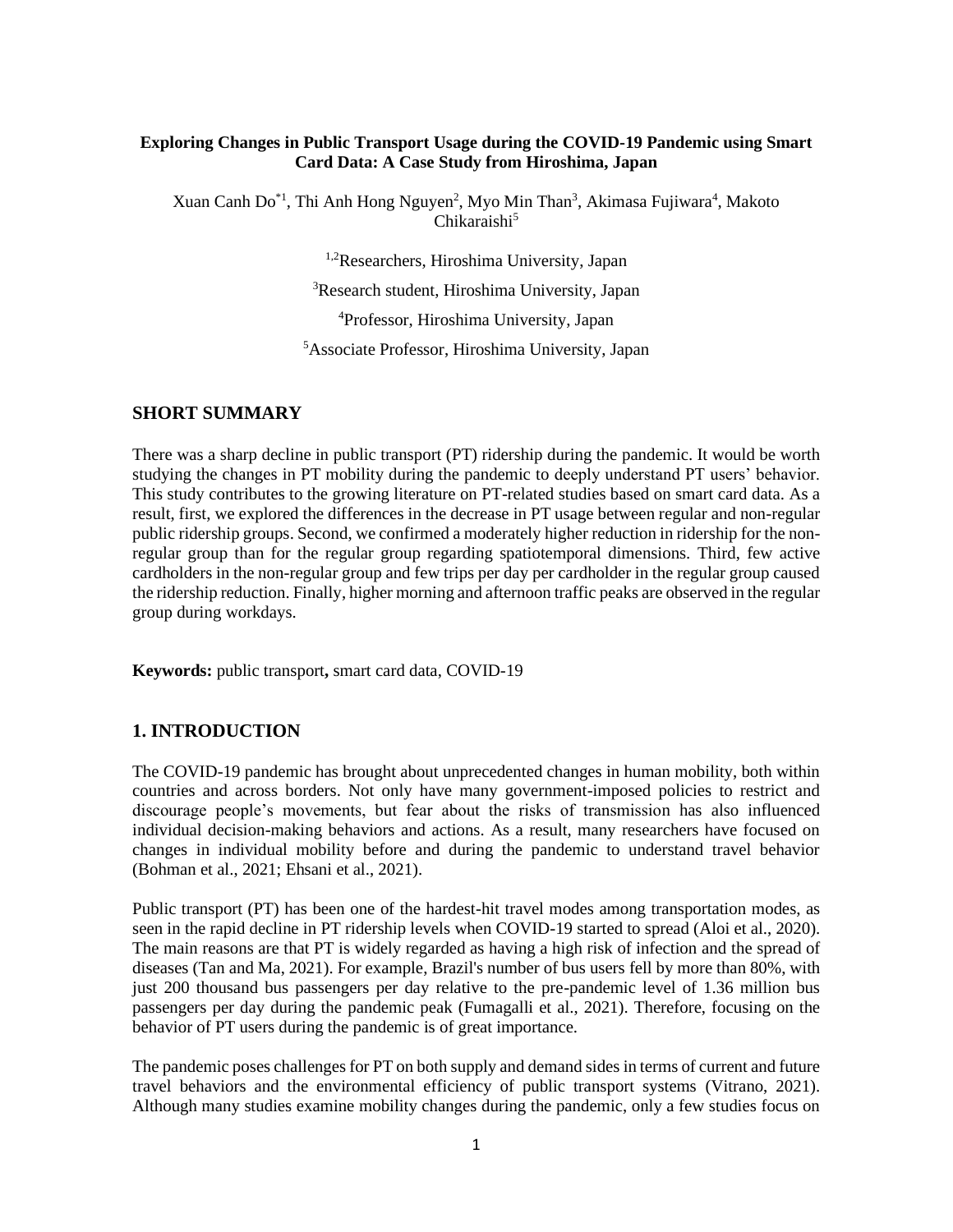PT users' behavior during and after the COVID-19 pandemic. Excepted for review studies, some studies are based on big data extracted from public transit systems [\(Almlöf et al., 2021;](#page-6-5) [Fumagalli et](#page-6-4)  [al., 2021\)](#page-6-4).

Although existing work has examined some facets of the pandemic's effects on PT, this paper aims to address these four research gaps, including (i) how to identify a breakpoint or milestone to split data into pre and post COVID-19, (ii) differences between traveler groups (regular and non-regular public ridership groups), (iii) detailed decrease in ridership derived from a decrease in the number of daily active PT users versus the number of trip per day by each active PT user, (iv) and changes in the morning and evening peak traffic from a temporal perspective.

# **2. DATA**

Dataset used in this study is PASPY smart card data (including all buses, streetcars, ferries, and the Astram line) in Hiroshima.

After excluding invalid trip records, 153,762,115 trips remained with 2,949,764 cardholders in the study period from January 1, 2019, to August 31, 2020 (i.e., 406 workdays and 203 holidays, including weekends, national holidays, and Obon summer holidays). Every registered daily PT trip record trip is measured between tap-in time and tap-out time by a cardholder in a PT vehicle for a specific time on a specific day. It is generated and counted every time a passenger makes a tap-out to get out of a PT vehicle or a rail station gate, even if she/he makes a transfer between different PT modes. It contains several attributes used in this study (e.g., unique card ID number, boarding and alighting date and time, boarding and alighting stops, basic fare, actual fare, and the number of riders on that trip, to name just a few).

# **3. METHODOLOGY**

The first research gap was tackled by investigating seasonal variations across years to overview changes before and after COVID-19. Furthermore**,** to get more insight, we split trip counts into different groups by a set of features, such as holiday/workday and before/during COVID-19.

First, a set of time change-points was generated to be potentially chosen as a breakpoint between before and after COVID-19. In this study, the optimal number of change-points was automatically determined using an approach proposed by [Zou et al. \(2014\).](#page-7-1) With the given breakpoints, a proper breakpoint was chosen to split our PASPY dataset to assess the relative change during COVID-19 (in 2020) with the normal seasonal variations in 2019 (a reference base). This split would evaluate to what extent the overall decrease in trip demand is caused by a fall in active cardholders or fewer trips per cardholder (i.e., the third and four research gap).

Additionally, many methods that can classify cardholders into regular or non-regular groups are considered to fill the second research gap. However, we followed a study by [Fujiwara et al. \(2021\)](#page-6-6) and employed a simple binary logistic regression model considering sampling weight *w<sup>i</sup>* to serve the above purpose. The objective variable is a binary choice of whether a cardholder *i* made a trip(s) at the day *t*. Thus, there are 2,949,764 models estimated for all cardholders. Each model with  $n = 6$ explanatory dummy variables (holiday and weekdays) and 609 samples was estimated using the formulation in **Equation 1**: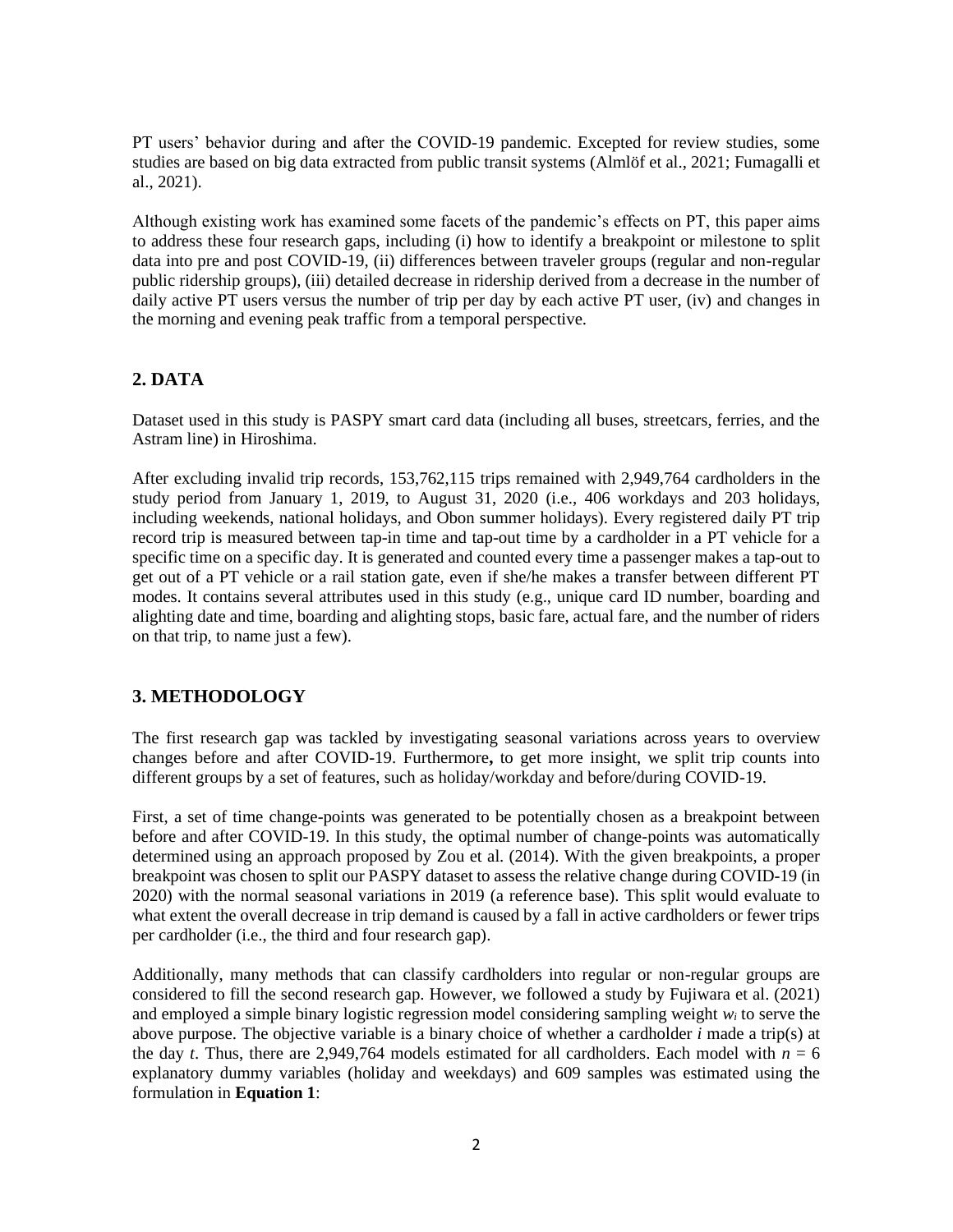$$
\log \frac{p_{it}^{w_i}}{p_{it}^{w_i} + (1 - p_{it})^{w_i}} = \beta_0 + \sum_{j=1}^{n} \beta_j x_{jt}
$$
 (1)

where

- $x_i$  : the explanatory variable  $j$  ( $j = 1:n$ ).
- $\beta_0$ : the estimated constant coefficient.
- $\beta$  : the estimated coefficient *j* corresponding to the explanatory variable *j*.

The significance of explanatory variables will not be discussed because nearly 3 million models were estimated, and it is impossible to show all models' estimation results in this paper.

After completing these model estimations, we predicted the individual probabilities of trip generation for 609 days and took an average probability for each cardholder. The cardholder will be treated as a "non-regular" or "regular" PT user whether she/he has a probability less than 0.5 or not. As a result, the "non-regular" group consists of 2,840,492 cardholders (approximately 92.51% of total cardholders), while that of the "regular" group is 213,306 (approximately 7.49% of total cardholders), accounting for 76,940,690 and 76,821,425 trips (i.e., both are approximately 50% of total trips), respectively.

## **4. RESULTS**

#### *Seasonal variation in public transport usage across years*

Since PASPY data contains users who may only use PT service for a short period, it is insufficient to review seasonal variations in public transport usage before and during the pandemic. Thus, we investigated the total ridership seasonal variation between 2019 and 2020 in **[Figure 1](#page-3-0)**.

The upper part of **[Figure 1](#page-3-0)** shows the weekly seasonal trend, with demand on weekends dropping around 50% in the regular group and around 30% in the non-regular group. Moreover, the regular group's trip demand was a bit lower in the first quarter of 2019, and it became stable up to February 2020 before starting to jump down from the beginning of March 2020. In contrast, in the non-regular group, it was stable in the first quarter of 2019, followed by a gradual decrease from the middle of April 2019 and then a plunge from March 2020. There are substantial decreases because of long holiday periods (e.g., New Year holidays, Golden week at the beginning of May, and Obon holidays in the middle of August).

Notably, there is an increase in the regular group's trip demand from the beginning of April 2019. In particular, students, who belong to the regular group, start to come back to their school after the spring school holidays. The non-regular group also reduced their activities as all spring vacation events had been gradually stopped. In line with public transport usage patterns worldwide, we also see a big plunge following the confirmation of the first infected coronavirus case in Hiroshima City on March 6, 2020. However, the decrease was already noticed a few days before that time, probably because a part of the population heard the news about the first COVID-19's death in Japan (February 13, 2020) and the government's request for all schools across the nation to close temporarily (February 27, 2020). This significant decrease at this period was confirmed using the change-point detection method. Then we denoted the day of March 1, 2020, as a breakpoint to split our study period into two periods: before and during COVID-19.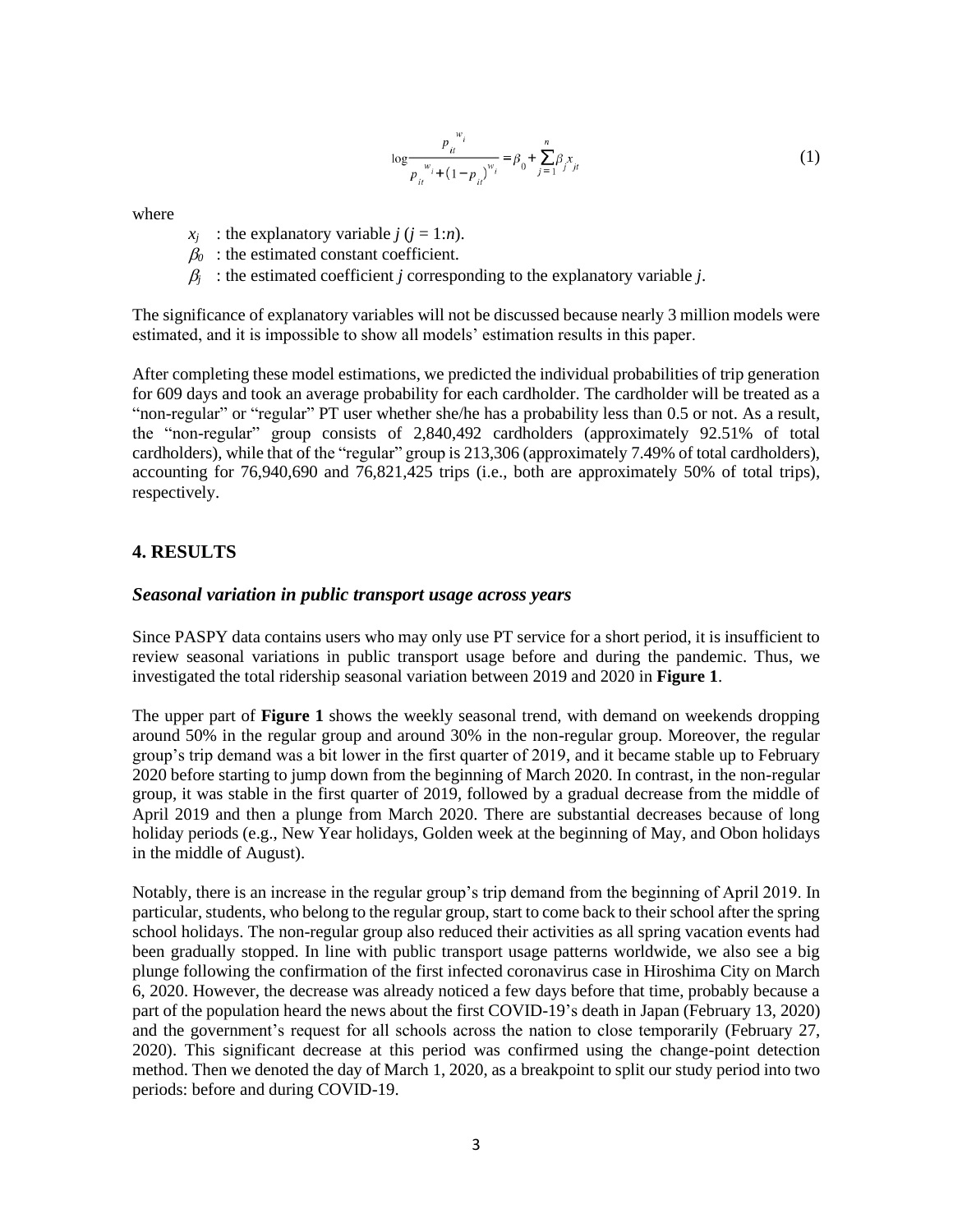

#### <span id="page-3-0"></span>**Figure 1 Seasonal variation in public transport usage for the whole dataset (upper), holidays (middle), and workdays (lower)**

More specifically, in contrast to holidays, the ridership levels on workdays in the regular group were higher than the non-regular group, except in the first quarter of 2019. Regarding the demand during the holidays, the regular group is lower than the non-regular group, except during Hiroshima and Japan's emergency declaration period.

## *Public transport usage before and during COVID-19 periods*

The ratio of the number of trips between the two compared periods (March 1 to August 31, 2020, and March 1 to August 31, 2019) is calculated to examine the relative changes in public transport usage.



<span id="page-3-1"></span>

*Day-to-day variation comparison*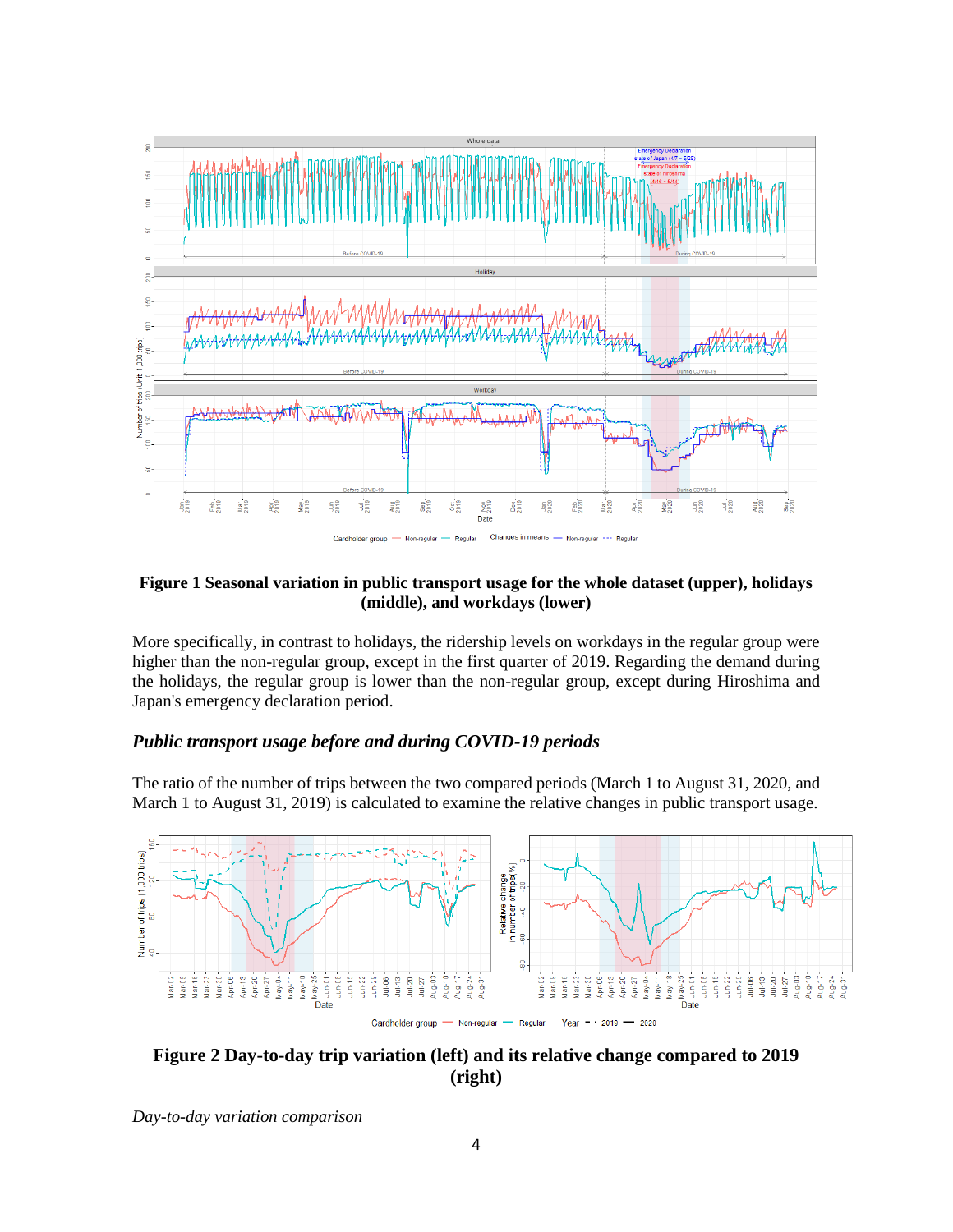**[Figure 2](#page-3-1)** compares the day-to-day variation of regular and non-regular groups between 2020 and 2019 by considering the 7-day centered moving average calculation which helps avoid the effect of seasonal variation on our assessment.

In the emergency declaration period, the non-regular group's demand steadily decreased to around 20-30% of the previous year in the first half. It increased gradually to 50% of the 2019 reference values in the second half. The regular group's demand fluctuated with a decrease to around 50%, a big jump to approximately 20%, and a plunge to 35% before slowly recovering and remaining at 50%.

During the post-emergency declaration period, demand rose slowly to around 80%. It fluctuated to around 70% compared with the reference values in regular and non-regular groups before the Obon summer period. Finally, the regular group's demand rose from 70% to 110% in the middle of the Obon summer holidays. One explanation could be that the non-regular group reduced their discretionary activities and refrained from using PT service due to the fear of coronavirus infection. At the same time, the regular group also reduced their demand but maintained their necessary activities as usual.

*Active public transport cardholders and trips per cardholder comparison*

|             | No. of trips |            | No. of active cards |           | No. of trips<br>per card |      | <b>Relative change</b><br>(compared with 2019) |                           |                                |
|-------------|--------------|------------|---------------------|-----------|--------------------------|------|------------------------------------------------|---------------------------|--------------------------------|
|             |              |            |                     |           |                          |      | No. of<br>trips                                | No. of<br>active<br>cards | No. of<br>trips<br>per<br>card |
| Year        | 2019         | 2020       | 2019                | 2020      | 2019                     | 2020 | 2020                                           | 2020                      | 2020                           |
| Regular     | 25,095,863   | 18,790,675 | 107,682             | 105,624   | 233                      | 178  | $-25%$                                         | $-2\%$                    | $-24%$                         |
| Non-regular | 27,044,528   | 16,760,600 | 1,709,166           | 924,041   | 16                       | 18   | $-38%$                                         | $-46%$                    | 15%                            |
| Total       | 52,140,391   | 35,551,275 | 1,816,848           | 1,029,665 | n/a                      | n/a  | $-32%$                                         | $-43%$                    | n/a                            |

### <span id="page-4-0"></span>**Table1 Overall number of trips, active cardholders, trips per card, and relative changes**

In **[Table1](#page-4-0)**, with the baseline is trip demand before the COVID-19 period (2019), trip demand during COVID-19 (2020) decreased by an average of approximately 32%, whereby the regular group and non-regular group demand dropped about 25% and 38%, respectively. In contrast, the number of active cards fell an average of 43%, with 2% and 46% in the regular and non-regular groups, respectively. Thus, the main reason for the reduced trip demand derivesfrom fewer active cardholders in the non-regular group and fewer trips per card in the regular group.

#### *Hourly trip variation by boarding and alighting time slots*

Briefly, **[Figure 3](#page-5-0)** shows an average trip demand per day per hour of the day. Additionally, in both regular and non-regular groups, the change could only be seen in reducing the average number of trips per day rather than making changes in the behavior of boarding/alighting time. In other words, the morning and evening peak hours did not change during the pandemic.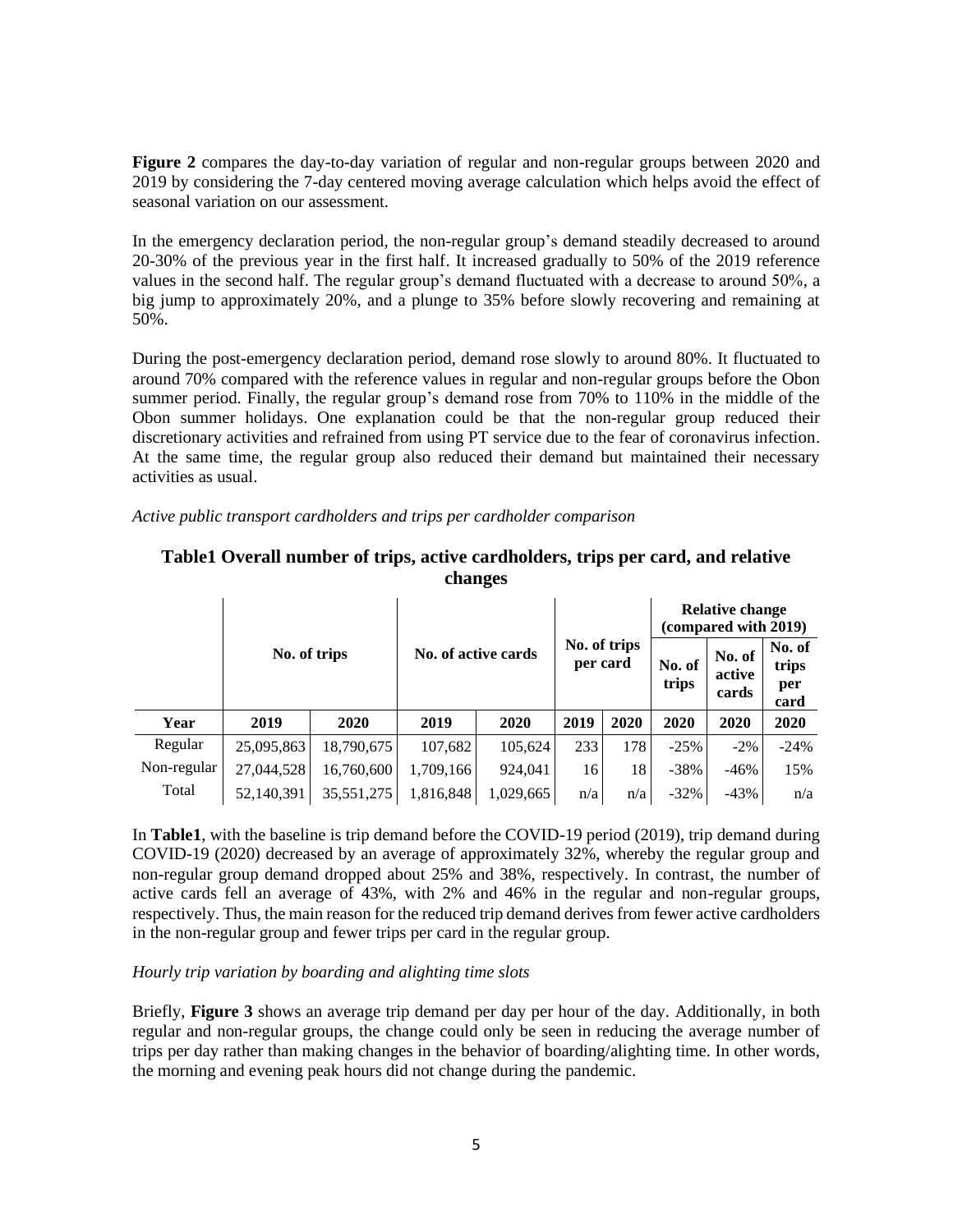On workdays, non-regular groups saw the most considerable decrease in trip demand, about 26-28%, and 34.8-40%, during the morning (6 AM-9 AM) and evening peak (3 PM-7 PM), respectively. This difference was not prominent as the regular group, in which morning and evening peaks fell 25-27.2% and 26-32.8% in ridership, respectively. This decrease was even worse on holidays, which may be because the non-regular group cut down unnecessary trips going out (e.g., going to festival events, parties, or visiting their friends) as much as possible during the COVID-19 period. The remaining trips were necessary daily life trips for survival, such as going to supermarkets or visiting hospitals.

Notably, on the workdays of the regular group, there was no distinct evening peak (5 PM and 6 PM) of the boarding time. In the non-regular group, the evening traffic peak seems to disappear during the pandemic as non-regular PT users are less likely to be restricted by working hours and can adapt boarding times in the evening to return home earlier because of the reduced operating hours of some business facilities which was another coronavirus prevention measure.



<span id="page-5-0"></span>**Figure 3 Hourly trip variation by boarding time (left) and alighting time (right)**

# **5. CONCLUSION**

The COVID-19 pandemic has changed mobility patterns and affected many sectors, one of which is public transport. Many recent studies have examined the impacts of the COVID-19 pandemic on travel mobility, and almost all literature shows a sharp decline in PT ridership levels. Understanding PT users' behavior amid the pandemic is helpful to examine changes in PT mobility before and during the pandemic. This study contributes to the growing literature on PT-related studies based on SCD during the pandemic.

This study provides deeper insights into reducing PT ridership during the pandemic by addressing unknown aspects. First, it explored the differences in the decrease in PT usage between regular and non-regular public ridership groups. Second, it examined the extent to which the decrease in PT ridership is represented by the number of daily active PT users versus the reduction in the number of trips per day by each active PT user. Third, it examined the dramatic reduction in PT ridership in more detail, taking into account peak traffic, morning and afternoon peaks, and other temporal and scale dimensions changes.

Also, much higher morning and afternoon traffic peaks are observed in the regular group than nonregular groups during workdays. Interestingly, the evening traffic peak in the non-regular group seems to disappear during the pandemic as non-regular PT users are less likely to be bound to work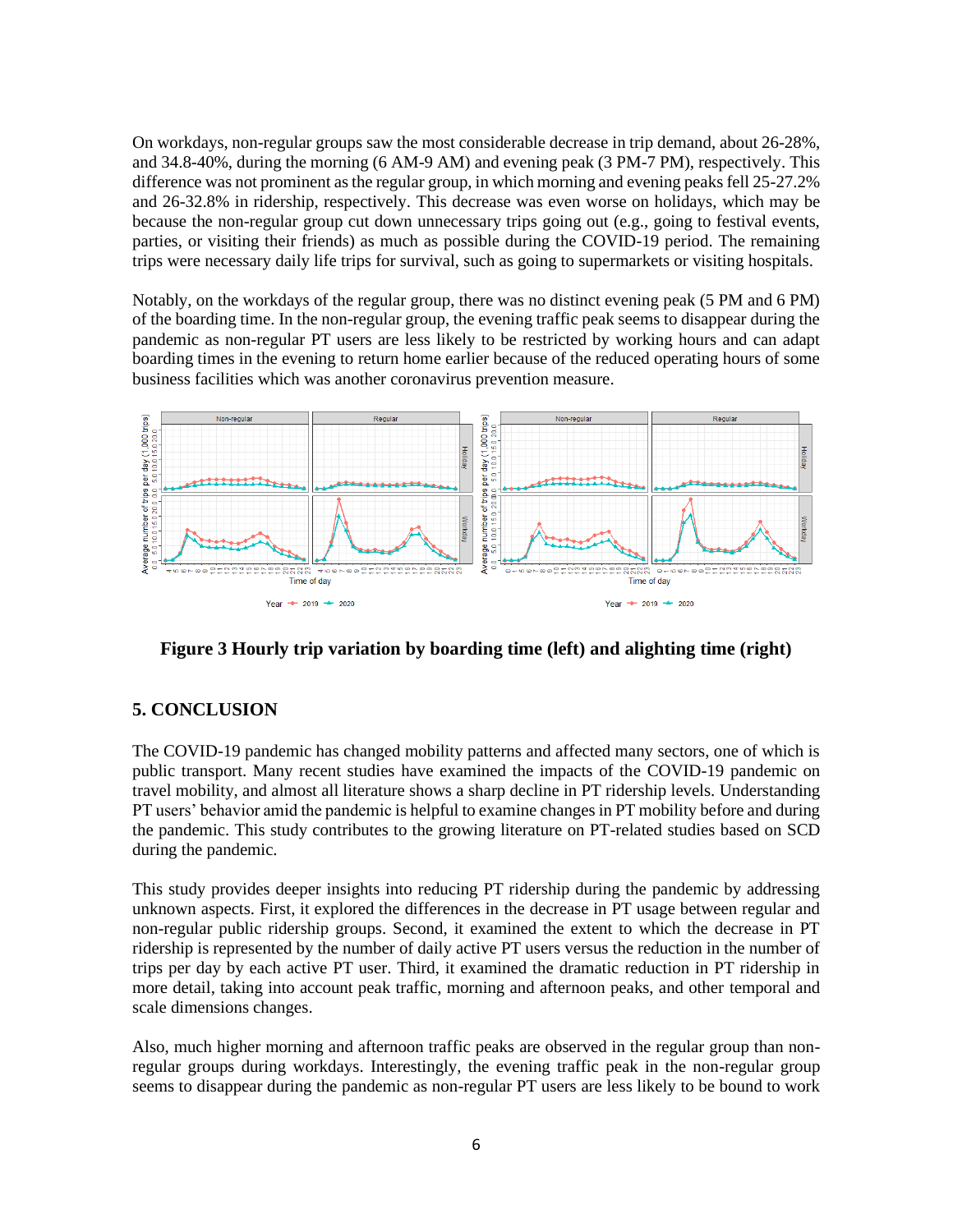hours at offices. They can return to their homes before peak hours and may also be responding to policies related to the early closure of restaurants and amusement facilities.

Given the contribution mentioned above of this study, some limitations and future research directions should be noted. First, as defined in this study, each "trip" may be an incomplete trip (e.g., transfer trip), so the boarding/alighting stops are not always "true" origins/destinations. Therefore, a complete trip consisting of a chain of trip segments could be identified and analyzed. Second, the literature shows that PT usage is highly correlated with socioeconomic attributes and geographic area. A further examination of this relationship should be done in future work.

### **ACKNOWLEDGMENTS**

This study was funded by the research project "Short-term travel demand prediction and comprehensive transport demand management (principal investigator: Assoc. Prof. Makoto Chikaraishi)", supported by the Committee of Advanced Road Technology, the Ministry of Land, Infrastructure, Transport, and Tourism of Japan (MLIT). We thank Jenny Yamamoto for proofreading this paper. Finally, we thank Yu Fujiwara for explaining his research paper.

#### **REFERENCES**

<span id="page-6-5"></span>Almlöf, E., Rubensson, I., Cebecauer, M., Jenelius, E. 2021. Who continued travelling by public transport during COVID-19? Socioeconomic factors explaining travel behaviour in Stockholm 2020 based on smart card data. *European Transport Research Review*, Vol. 13, No. 1, pp. 1-13.

<span id="page-6-2"></span>Aloi, A., Alonso, B., Benavente, J., Cordera, R., Echániz, E., González, F., Ladisa, C., Lezama-Romanelli, R., López-Parra, Á., Mazzei, V., Perrucci, L., Prieto-Quintana, D., Rodríguez, A., Sañudo, R. 2020. Effects of the COVID-19 Lockdown on Urban Mobility: Empirical Evidence from the City of Santander (Spain). *Sustainability*, Vol. 12, No. 9, pp. 3870.

<span id="page-6-0"></span>Bohman, H., Ryan, J., Stjernborg, V., Nilsson, D. 2021. A study of changes in everyday mobility during the Covid-19 pandemic: As perceived by people living in Malmö, Sweden. *Transport policy*, Vol. 106, No., pp. 109-119.

<span id="page-6-1"></span>Ehsani, J. P., Michael, J. P., Duren, M. L., Mui, Y., Porter, K. M. P. 2021. Mobility Patterns Before, During, and Anticipated After the COVID-19 Pandemic: An Opportunity to Nurture Bicycling. *American Journal of Preventive Medicine*, Vol. 60, No. 6, pp. e277-e279.

<span id="page-6-6"></span>Fujiwara, Y., Urata, J., Fujiwara, A., Chikaraishi, M. (2021). Exploring the Diversity of Public Transport Usage with Smart Card Data and Its Associations with Accessibility and Land Use Patterns. Presented at the The 14th International Conference of Eastern Asia Society for Transportation Studies. Hiroshima (Japan), September 12-15, 2021. Accepted.

<span id="page-6-4"></span>Fumagalli, L. A. W., Rezende, D. A., Guimarães, T. A. 2021. Challenges for public transportation: Consequences and possible alternatives for the Covid-19 pandemic through strategic digital city application. *Journal of Urban Management*, Vol. 10, No. 2, pp. 97-109.

<span id="page-6-3"></span>Tan, L., Ma, C. 2021. Choice behavior of commuters' rail transit mode during the COVID-19 pandemic based on logistic model. *Journal of Traffic and Transportation Engineering (English Edition)*, Vol. 8, No. 2, pp. 186-195.